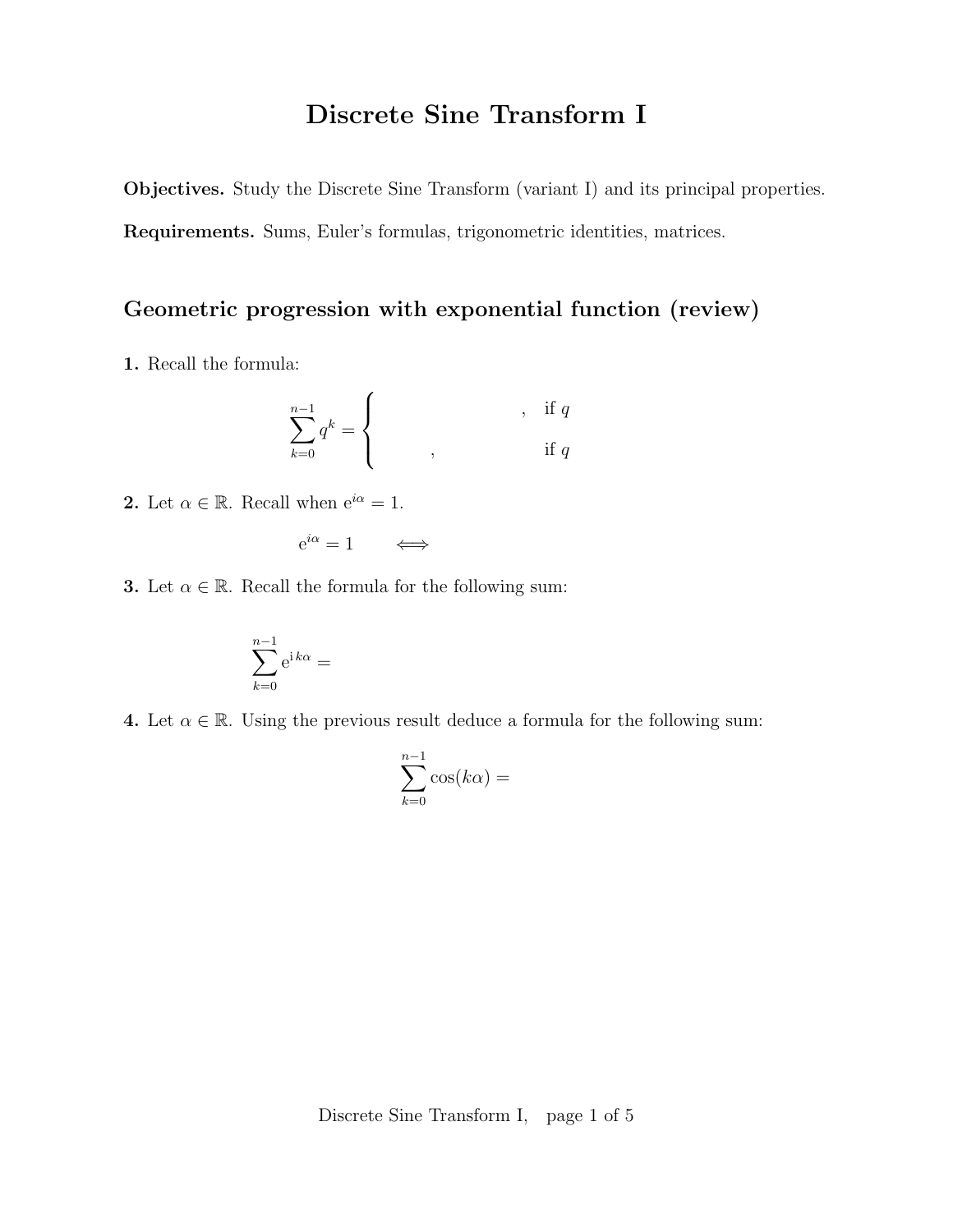## Some trigonometric identities

**5. Euler's formulas.** Express  $cos(\alpha)$  and  $sin(\alpha)$  through  $e^{i\alpha}$  and  $e^{-i\alpha}$ .

$$
\cos(\alpha) = \sin(\alpha) =
$$

6. Product of sines. Prove the formula:

$$
2\sin(\alpha)\sin(\beta) = \cos\frac{\alpha-\beta}{2} - \cos\frac{\alpha+\beta}{2}.
$$

7. Square of sine. Express through  $cos(2\alpha)$ :

$$
2\sin^2(\alpha) = \underbrace{\qquad \qquad }_{?}
$$

8. Sum of sine products. Simplify the sum:

$$
\sum_{k=0}^{n-1} \sin(k\alpha)\sin(k\beta) =
$$

9. A special sum of sine squares. Let  $j \in \mathbb{Z}$ . Simplify:

$$
\sum_{k=0}^{n-1} \sin^2 \frac{jk}{n+1} =
$$

10. A special sum of sine products. Let  $p, q \in \{0, 1, \ldots, n-1\}, p \neq q$ . Simplify:

$$
\sum_{k=0}^{n-1} \sin \frac{pk}{n+1} \sin \frac{qk}{n+1} =
$$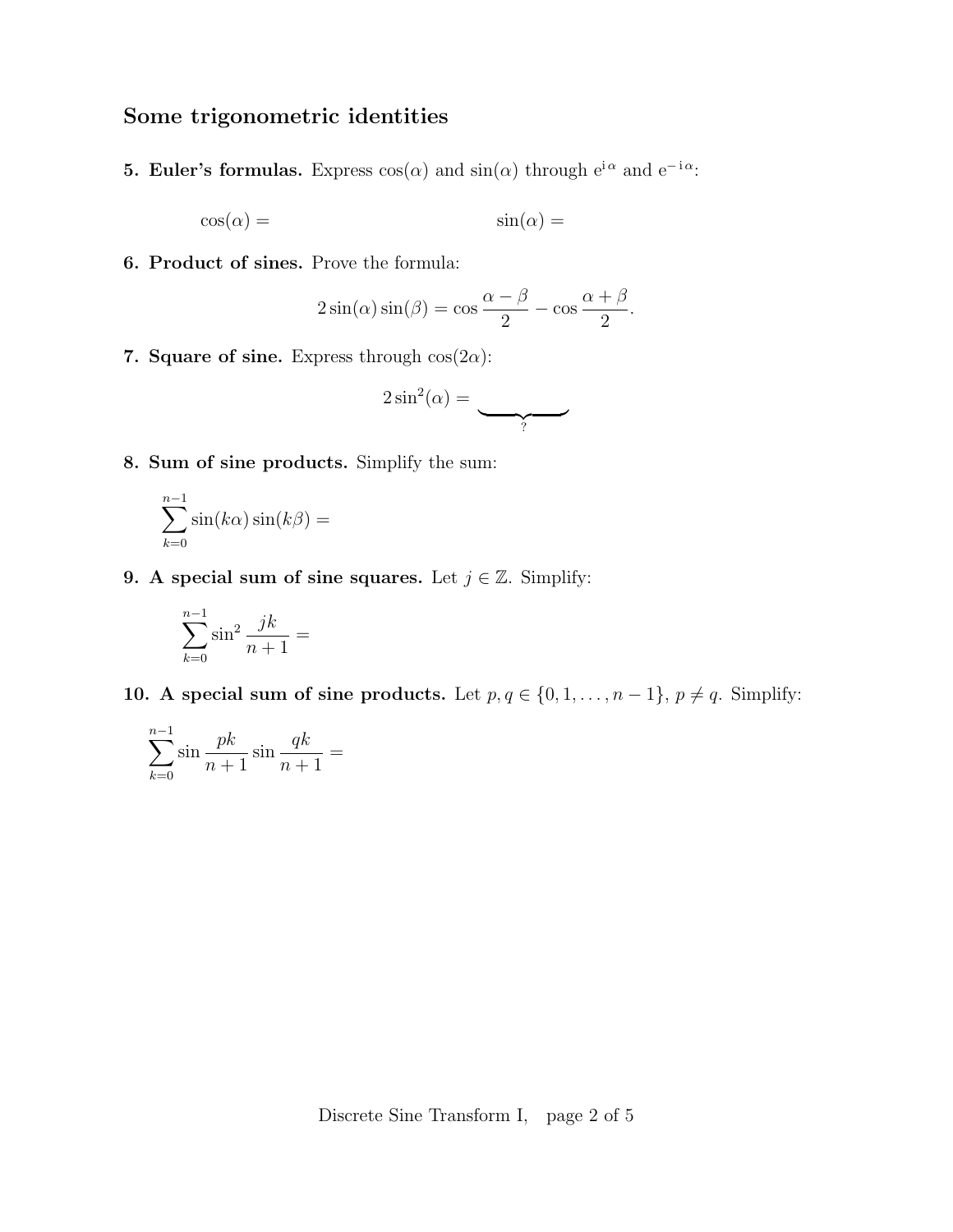#### DST-I and its properties

**11.** Define the matrix  $\mathcal{S}_n \in \mathcal{M}_n(\mathbb{C})$  by

$$
\mathcal{S}_n := \sqrt{\frac{2}{n+1}} \left[ \sin \frac{(j+1)(k+1)\pi}{n+1} \right]_{j,k=0}^{n-1}.
$$

Note that this matrix also can be written in the form

$$
\mathcal{S}_n = \sqrt{\frac{2}{n+1}} \left[ \sin \frac{jk\pi}{n+1} \right]_{j,k=1}^n,
$$

but in this text we prefer to start indices with zero.

12. Write the matrix  $S_3$  in the explicit form (without calculate sines):



13. Write the matrix  $S_4$  in the explicit form (without calculate sines):

**14.** Calculate the transpose and the conjugated transpose of  $S_n$ :

$$
\mathcal{S}_n^\top = \underbrace{\qquad \qquad}_{?}, \qquad \mathcal{S}_n^* = \underbrace{\qquad \qquad}_{?}.
$$

Discrete Sine Transform I, page 3 of 5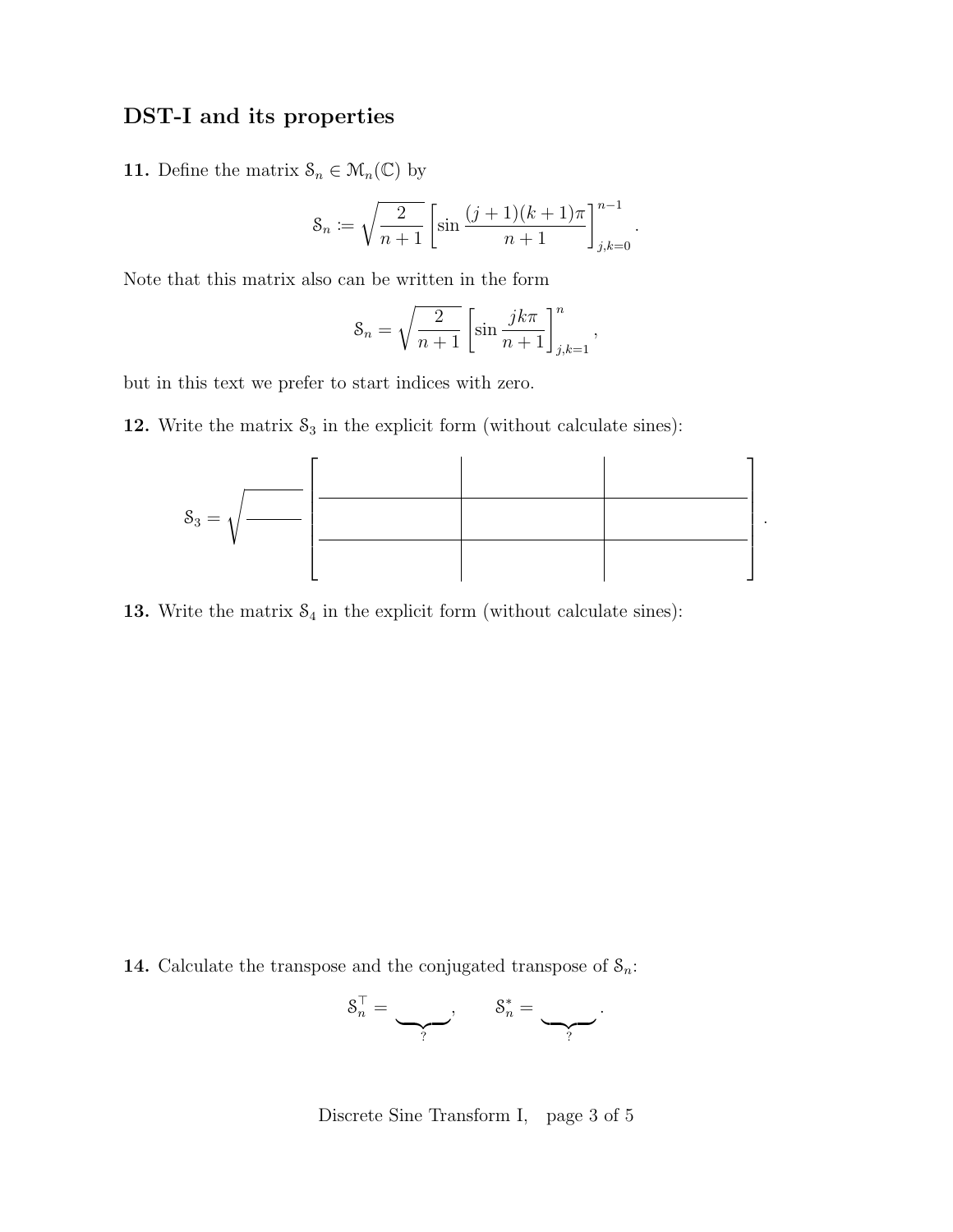# Columns of the matrix DST-I

**15.** For each  $p \in \{0, 1, \ldots, n-1\}$  denote by  $S_{n,p}$  the *p*-st column of the matrix  $S_n$ :

$$
\mathcal{S}_{n,p} := \sqrt{\frac{2}{n+1}} \left[ \qquad \qquad \right]_{j=0}^{n-1}.
$$

**16.** Write the column  $S_{4,2}$  in the explicit form.

17. Let  $x, y \in \mathbb{C}^n$ . Recall the definition of the canonical inner product (= dot product) in  $\mathbb{C}^n$ :

$$
\langle x,y\rangle\coloneqq
$$

18. Let  $p, q \in \{0, 1, \ldots, n-1\}, p \neq q$ . Compute the inner product (dot product) of  $S_{n,p}$ and  $S_{n,q}$ :

$$
\langle \mathcal{S}_{n,p}, \mathcal{S}_{n,q} \rangle =
$$

**19.** Let  $p \in \{0, 1, \ldots, n-1\}$ . Compute the square of the norm of the vector  $S_{n,p}$ :

$$
\langle \mathcal{S}_{n,p}, \mathcal{S}_{n,p} \rangle =
$$